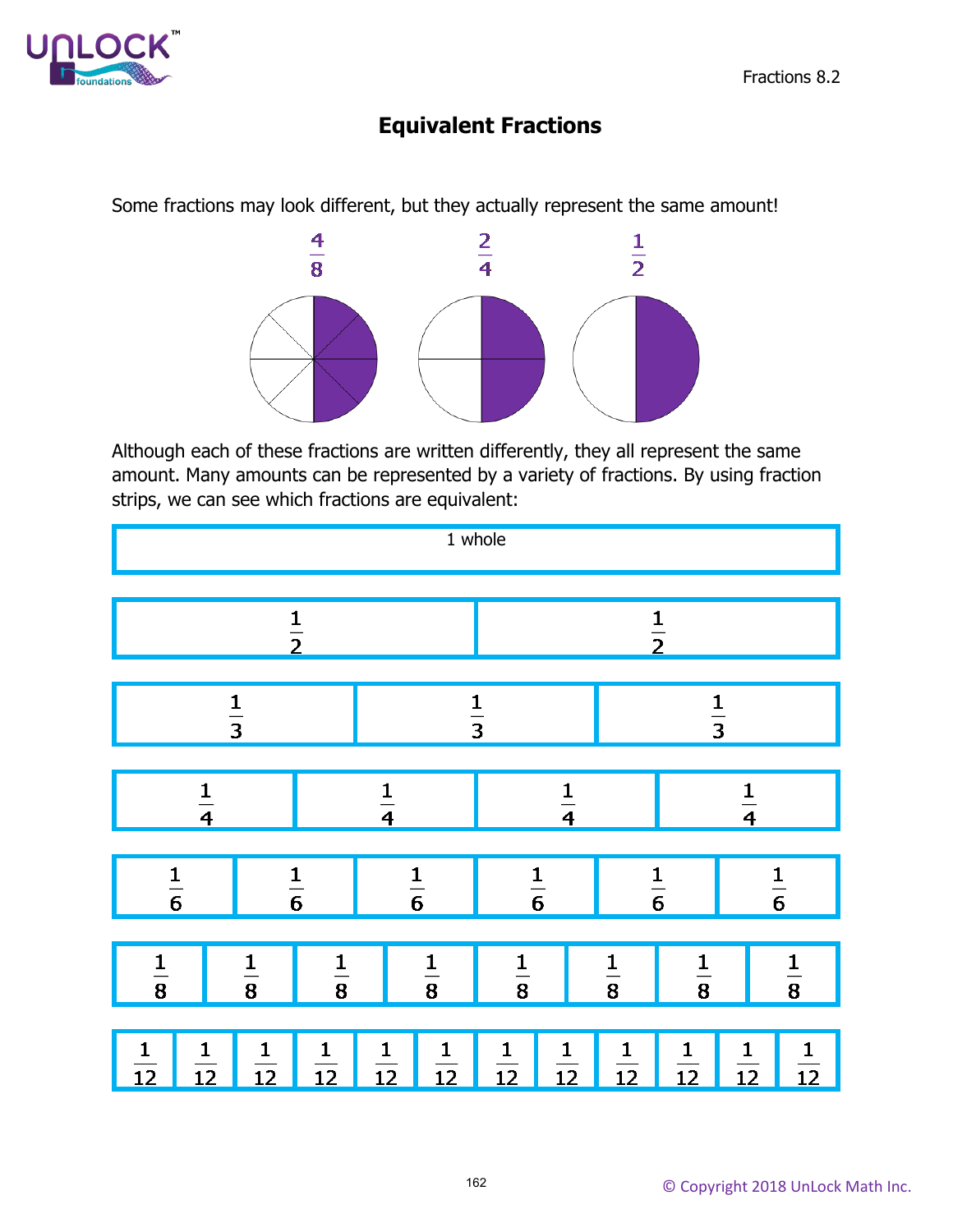

For example, all of these fractions are equivalent. Look at the fraction strips to see how they line up.

 $\frac{1}{2} = \frac{2}{4} = \frac{3}{6} = \frac{4}{3} = \frac{6}{13}$ 2 4 6 8 12

## **Example 1:**

Write an equivalent fraction for  $\frac{6}{8}$ 8

By looking at the fraction strips we can see there are two equivalent fractions:

$$
\frac{6}{8} = \frac{3}{4} = \frac{9}{12}
$$



Write an equivalent fraction for  $\frac{1}{2}$ 3

With the fraction strips we can see two equivalent fractions:

$$
\frac{1}{3} = \frac{2}{6} = \frac{4}{12}
$$

We could also determine that these fractions are equivalent through multiplication. If we multiply both the numerator and the denominator by the same number, the fraction's value does not change.

$$
\frac{1 \times 2}{3 \times 2} = \frac{2}{6}
$$
\n
$$
\frac{1 \times 4}{3 \times 4} = \frac{4}{12}
$$

There are an infinite number of equivalent fractions we could find. We simply have to multiply the numerator **AND** denominator by the **SAME** number and we will have